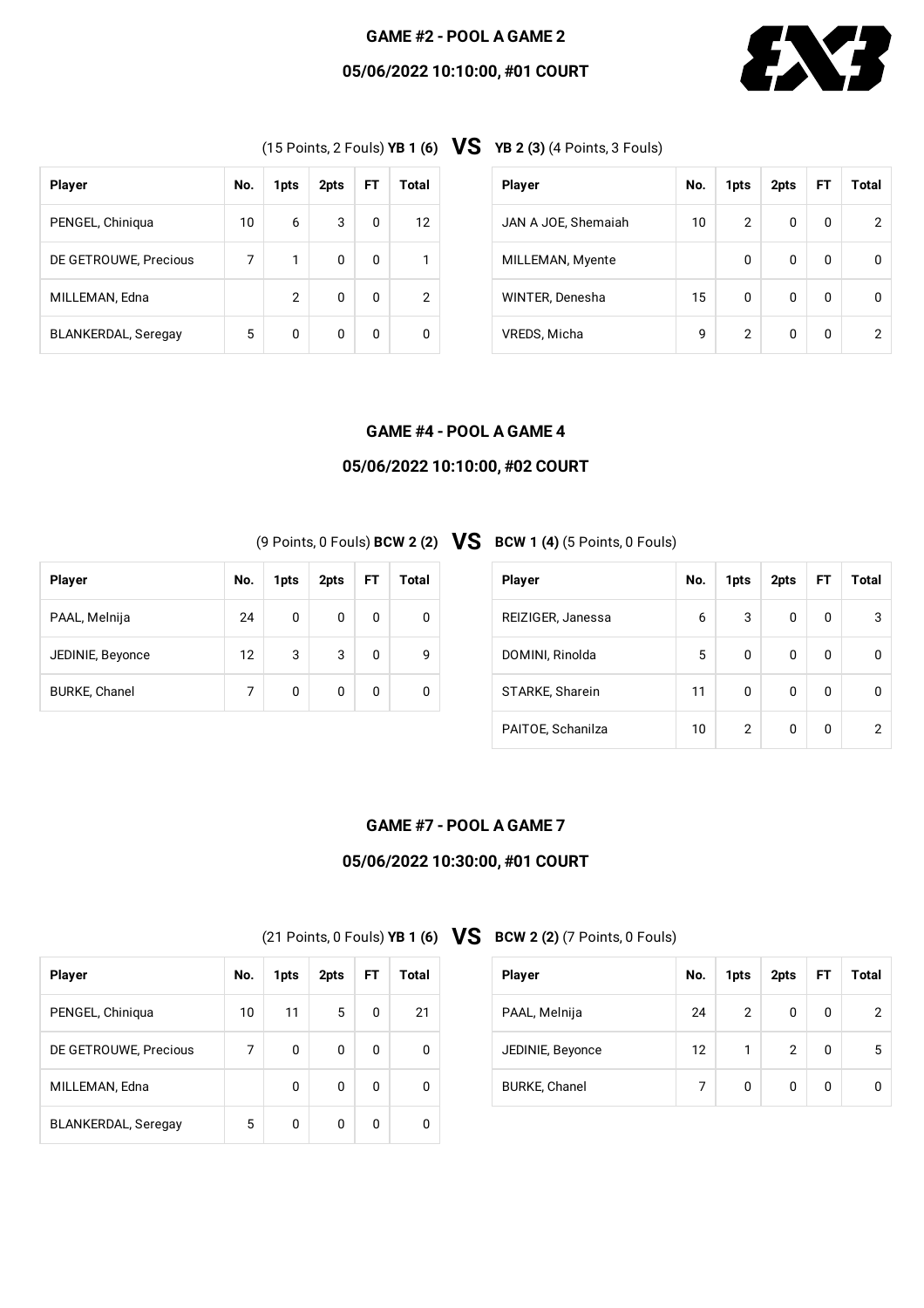### **GAME #9 - POOL A GAME 9**

### **05/06/2022 10:30:00, #02 COURT**



(6 Points, <sup>2</sup> Fouls) **BCW <sup>1</sup> (4) VS YB <sup>2</sup> (3)** (4 Points, <sup>0</sup> Fouls)

| <b>Player</b>     | No. | 1pts | 2pts | <b>FT</b> | Total |
|-------------------|-----|------|------|-----------|-------|
| REIZIGER, Janessa | 6   | 3    | 0    | 0         | 3     |
| DOMINI, Rinolda   | 5   | 1    | 0    | 0         | 1     |
| STARKE, Sharein   | 11  | 0    | 0    | 0         |       |
| PAITOE, Schanilza | 10  | 2    | 0    | 0         | 2     |

| <b>Player</b>       | No. | 1pts | 2pts | FT | Total |
|---------------------|-----|------|------|----|-------|
| JAN A JOE, Shemaiah | 10  | 1    | 0    | 0  |       |
| MILLEMAN, Myente    |     | 1    | 0    | 0  |       |
| WINTER, Denesha     | 15  | 0    | 0    | 0  |       |
| VREDS, Micha        | 9   | 2    | 0    | 0  | 2     |

### **GAME #14 - POOL A GAME 14**

### **05/06/2022 10:50:00, #01 COURT**

(5 Points, <sup>2</sup> Fouls) **BCW <sup>1</sup> (4) VS YB <sup>1</sup> (6)** (10 Points, <sup>2</sup> Fouls)

| <b>Player</b>     | No. | 1pts           | 2pts | FT. | Total |
|-------------------|-----|----------------|------|-----|-------|
| REIZIGER, Janessa | 6   | $\overline{2}$ | 0    | 0   | 2     |
| DOMINI, Rinolda   | 5   | $\mathbf{1}$   | 0    | 0   |       |
| STARKE, Sharein   | 11  | 0              | 0    | 0   |       |
| PAITOE, Schanilza | 10  | 2              | 0    | 0   | 2     |

**Player No. 1pts 2pts FT Total**

PAAL, Melnija  $\begin{array}{|c|c|c|c|c|c|}\n\hline\n24 & 0 & 0 & 0 & 0\n\end{array}$ 

JEDINIE, Beyonce  $\begin{array}{|c|c|c|c|c|c|c|c|c|} \hline 12 & 4 & 0 & 0 & 4 \ \hline \end{array}$ 

BURKE, Chanel 7 1 0 0 1

| <b>Player</b>              | No. | 1pts | 2pts | FT | Total |
|----------------------------|-----|------|------|----|-------|
| PENGEL, Chiniqua           | 10  | 3    | 2    | 0  |       |
| DE GETROUWE, Precious      | 7   | 0    | 0    | 0  | n     |
| MILLEMAN, Edna             |     | 0    | 0    | 0  | 0     |
| <b>BLANKERDAL, Seregay</b> | 5   | 3    | O    | O  | 3     |

### **GAME #10 - POOL A GAME 10**

# **05/06/2022 10:50:00, #02 COURT**

(5 Points, <sup>1</sup> Fouls) **BCW <sup>2</sup> (2) VS YB <sup>2</sup> (3)** (3 Points, <sup>0</sup> Fouls)

| <b>Player</b>       | No. | 1pts | 2pts | <b>FT</b> | Total |
|---------------------|-----|------|------|-----------|-------|
| JAN A JOE, Shemaiah | 10  | 0    | 0    | O         |       |
| MILLEMAN, Myente    |     | 0    | 0    | 0         |       |
| WINTER, Denesha     | 15  | 1    | 0    | O         |       |
| VREDS, Micha        | 9   | 2    | 0    | O         |       |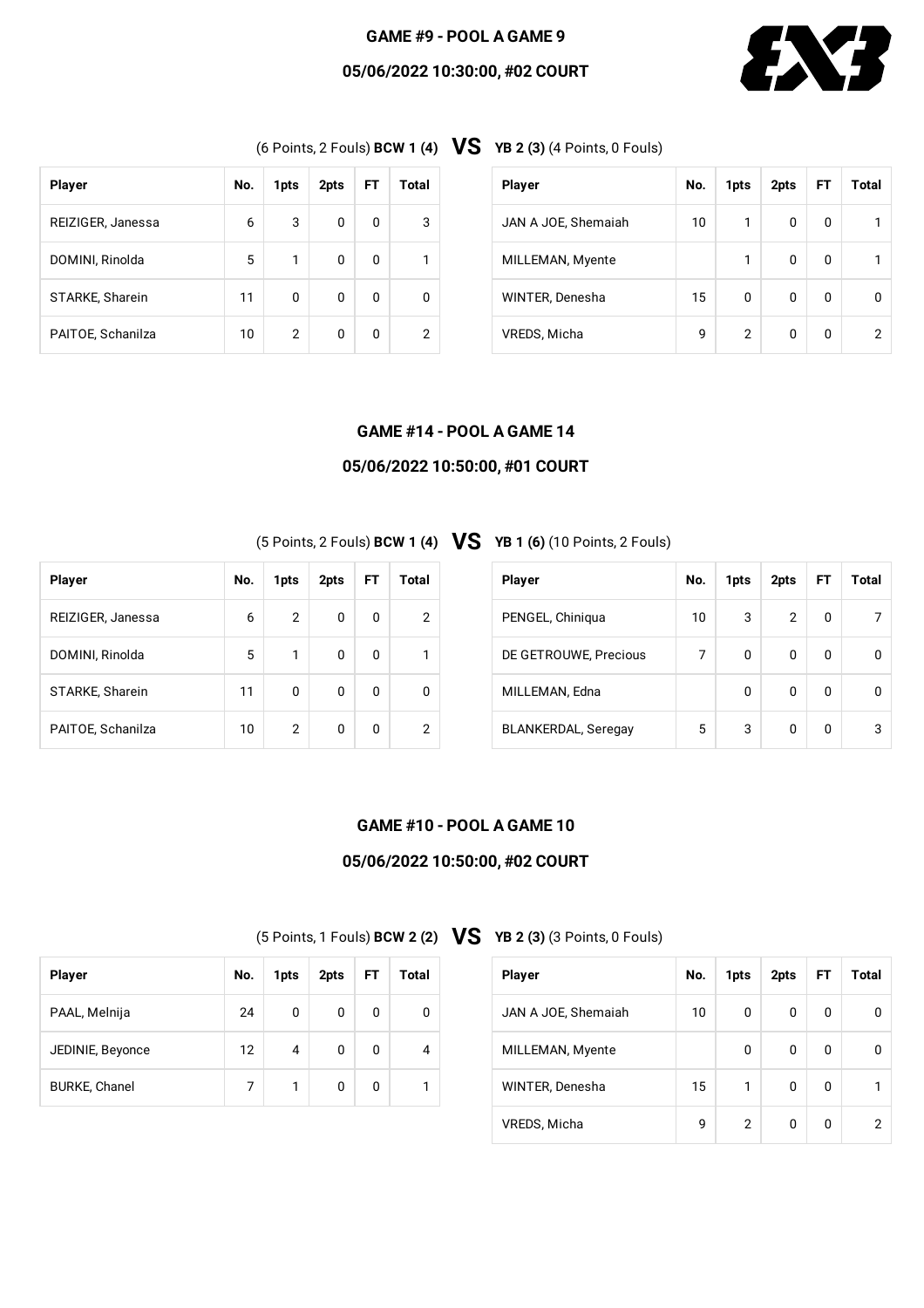### **GAME #1 - POOL A GAME 1**

### **05/06/2022 12:10:00, #01 COURT**



(0 Points, <sup>0</sup> Fouls) **Nothing But Nets (1) VS Ballsters (2)** (0 Points, <sup>0</sup> Fouls)

| <b>Player</b>          | No. | 1pts | 2pts | FT.  | Total |
|------------------------|-----|------|------|------|-------|
| MARICA, Mirelva        | 11  | n.a. | n.a. | n.a. | n.a.  |
| <b>CHEN, PRISCILLA</b> | 6   | n.a. | n.a. | n.a. | n.a.  |
| NOUGHIENT, Amaré       | 7   | n.a. | n.a. | n.a. | n.a.  |
| NIJMAN, Jolaine        | 9   | n.a. | n.a. | n.a. | n.a.  |

| <b>Player</b>     | No. | 1pts | 2pts | FT.  | Total |
|-------------------|-----|------|------|------|-------|
| HUBARD, Stephanie |     | n.a. | n.a. | n.a. | n.a.  |
| DE MEES, Amare    |     | n.a. | n.a. | n.a. | n.a.  |
| DE BIES, Sade     |     | n.a. | n.a. | n.a. | n.a.  |

#### **GAME #7 - POOL B GAME 1**

### **05/06/2022 12:10:00, #02 COURT**

(10 Points, <sup>3</sup> Fouls) **Undefeated Champs (8) VS Cool Runnings (3)** (6 Points, <sup>3</sup> Fouls)

| <b>Player</b>     | No. | 1pts | 2pts | FT. | Total |
|-------------------|-----|------|------|-----|-------|
| BEYDE, Monifa     | 16  | 1    | 0    | 0   |       |
| ZEEFUIK, Zephanya | 1   | 2    | 0    | 0   | 2     |
| PEROTI, Shakya    | 47  | 1    | 3    | 0   | 7     |
| REIZIGER, Jainevi | 27  | 0    | 0    | 0   |       |

**Player No. 1pts 2pts FT Total**

WILLIAMS, Esmiralda 8 1 0 0 1

MANA, Merelyn 16 1 0 0 1

MONKOU, Martiena  $\begin{array}{|c|c|c|c|c|c|c|c|} \hline \text{MONKOU, Martiena} & \text{6} & \text{2} & \text{0} & \text{0} & \text{2} \ \hline \end{array}$ 

PENGEL, Chiniqua 10 4 1 0 6

| <b>Player</b>        | No. | 1pts | 2pts | FT. | Total |
|----------------------|-----|------|------|-----|-------|
| <b>VREDS, Lorain</b> | 4   | 1    | 0    | 0   |       |
| SHEPPERD, Suelle     | 10  | 2    | 0    | 0   | 2     |
| ADRIAANSZ, CAROLYN   | 9   | 2    | 0    | 0   | 2     |
| FELLER, Naomi        | 8   | 1    | 0    | O   |       |

# **GAME #2 - POOL A GAME 2**

#### **05/06/2022 12:30:00, #01 COURT**

(10 Points, <sup>2</sup> Fouls) **Yellow Birds <sup>2</sup> (6) VS Rialto (5)** (6 Points, <sup>2</sup> Fouls)

| <b>Player</b>           | No. | 1pts | 2pts           | <b>FT</b> | Total |
|-------------------------|-----|------|----------------|-----------|-------|
| <b>ESTRELLA, Valies</b> | 11  | 0    | 0              | 0         |       |
| <b>IMRA, Valies</b>     | 6   | 0    | 0              | 0         | n     |
| DOMPIG, Jade            | 7   | 1    | $\overline{2}$ | $\Omega$  | 5     |
| JURIAANS, Safiera       | 5   | 1    | 0              | 0         |       |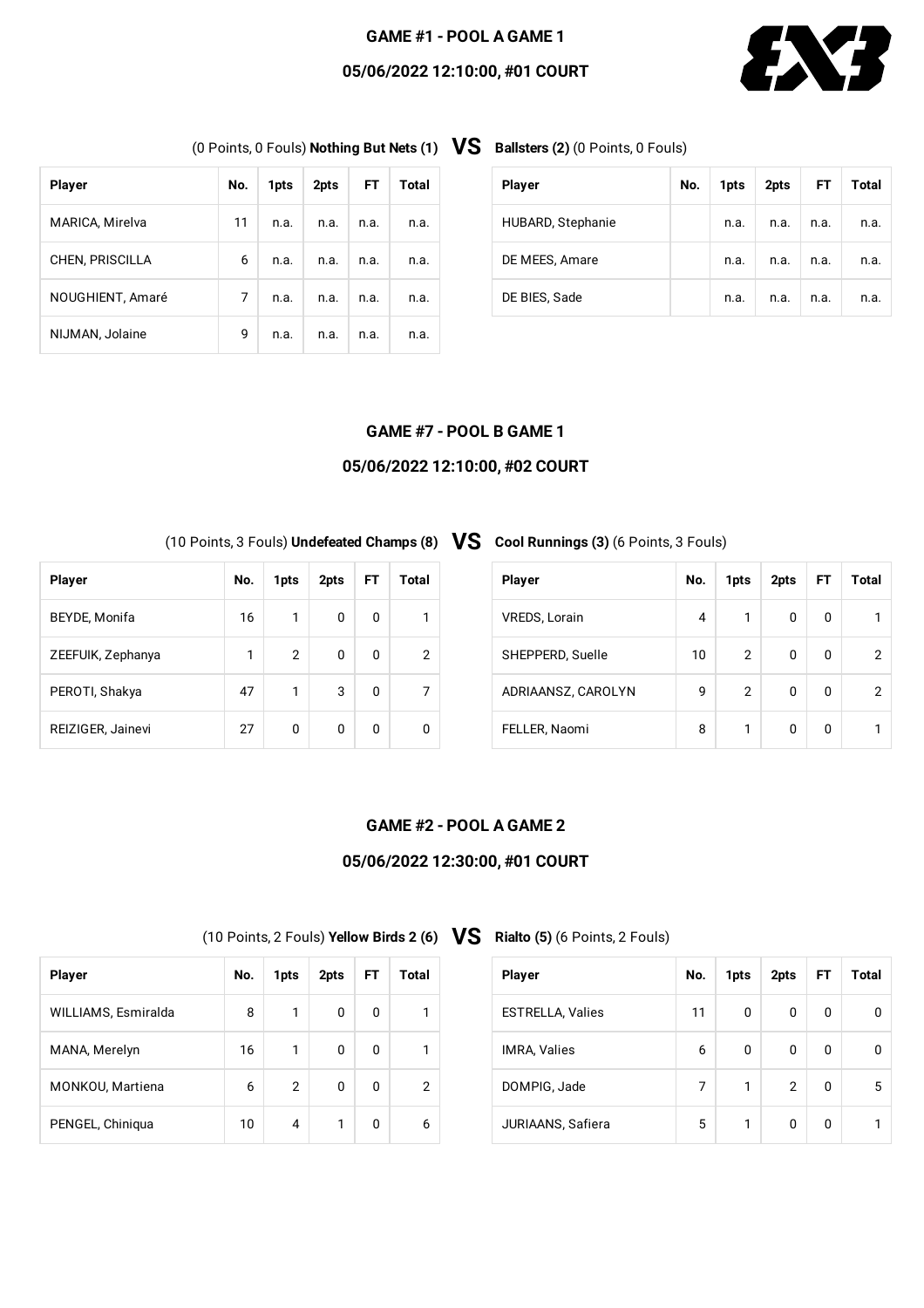### **GAME #8 - POOL B GAME 2**

# **05/06/2022 12:30:00, #02 COURT**



(10 Points, <sup>4</sup> Fouls) **BCW <sup>2</sup> (7) VS AGTZ (4)** (7 Points, <sup>3</sup> Fouls)

| <b>Player</b>     | No. | 1pts | 2pts | FT. | Total |
|-------------------|-----|------|------|-----|-------|
| REIZIGER, Janessa | 6   | 1    | 0    | 1   | 2     |
| PAITOE, Schanilza | 10  | 0    | 1    | 0   | 2     |
| MOLINA, Lameli    | 5   | 0    | 0    | 0   |       |
| JEDINIE, Beyonce  | 12  | 2    | 2    | 0   | 6     |

| <b>Player</b>          | No. | 1pts | 2pts | FT       | Total |
|------------------------|-----|------|------|----------|-------|
| MARICA, Gabriëlla      | 11  | 1    | 0    | 0        |       |
| SCHILLEVOORT, Tamischa | 12  | 2    | 0    | $\Omega$ | 2     |
| SANCHES, Zanilya       | 90  | 3    | 0    | 0        | 3     |
| MISRAN, Amy            | 5   | 1    | 0    | 0        |       |

#### **GAME #3 - POOL A GAME 3**

### **05/06/2022 12:50:00, #01 COURT**

**(0 Points, 0 Fouls) Ballsters (2) VS** 

| <b>Player</b>           | No. | 1pts | 2pts | FT.  | Total |
|-------------------------|-----|------|------|------|-------|
| <b>ESTRELLA, Valies</b> | 11  | n.a. | n.a. | n.a. | n.a.  |
| <b>IMRA, Valies</b>     | 6   | n.a. | n.a. | n.a. | n.a.  |
| DOMPIG, Jade            | 7   | n.a. | n.a. | n.a. | n.a.  |
| JURIAANS, Safiera       | 5   | n.a. | n.a. | n.a. | n.a.  |

### **GAME #9 - POOL B GAME 3**

# **05/06/2022 12:50:00, #02 COURT**

(16 Points, <sup>0</sup> Fouls) **Cool Runnings (3) VS AGTZ (4)** (8 Points, <sup>0</sup> Fouls)

| <b>Player</b>          | No. | 1pts | 2pts | FT | Total |
|------------------------|-----|------|------|----|-------|
| MARICA, Gabriëlla      | 11  | 0    | 0    | 0  | n     |
| SCHILLEVOORT, Tamischa | 12  | 0    | 0    | O  | n     |
| SANCHES, Zanilya       | 90  | 4    | 0    | 0  |       |
| MISRAN, Amy            | 5   | 0    | 2    | O  |       |

| <b>Player</b>        | No. | 1pts | 2pts | FT | Total |
|----------------------|-----|------|------|----|-------|
| <b>VREDS, Lorain</b> | 4   | 8    | 0    | 0  | 8     |
| SHEPPERD, Suelle     | 10  | 6    | 0    | 0  | 6     |
| ADRIAANSZ, CAROLYN   | 9   | 1    | 0    | 0  |       |
| FELLER, Naomi        | 8   | 1    | 0    | 0  |       |

| <b>Player</b>     | No. | 1pts | 2pts l | FT.  | Total |
|-------------------|-----|------|--------|------|-------|
| HUBARD, Stephanie |     | n.a. | n.a.   | n.a. | n.a.  |
| DE MEES, Amare    |     | n.a. | n.a.   | n.a. | n.a.  |
| DE BIES, Sade     |     | n.a. | n.a.   | n.a. | n.a.  |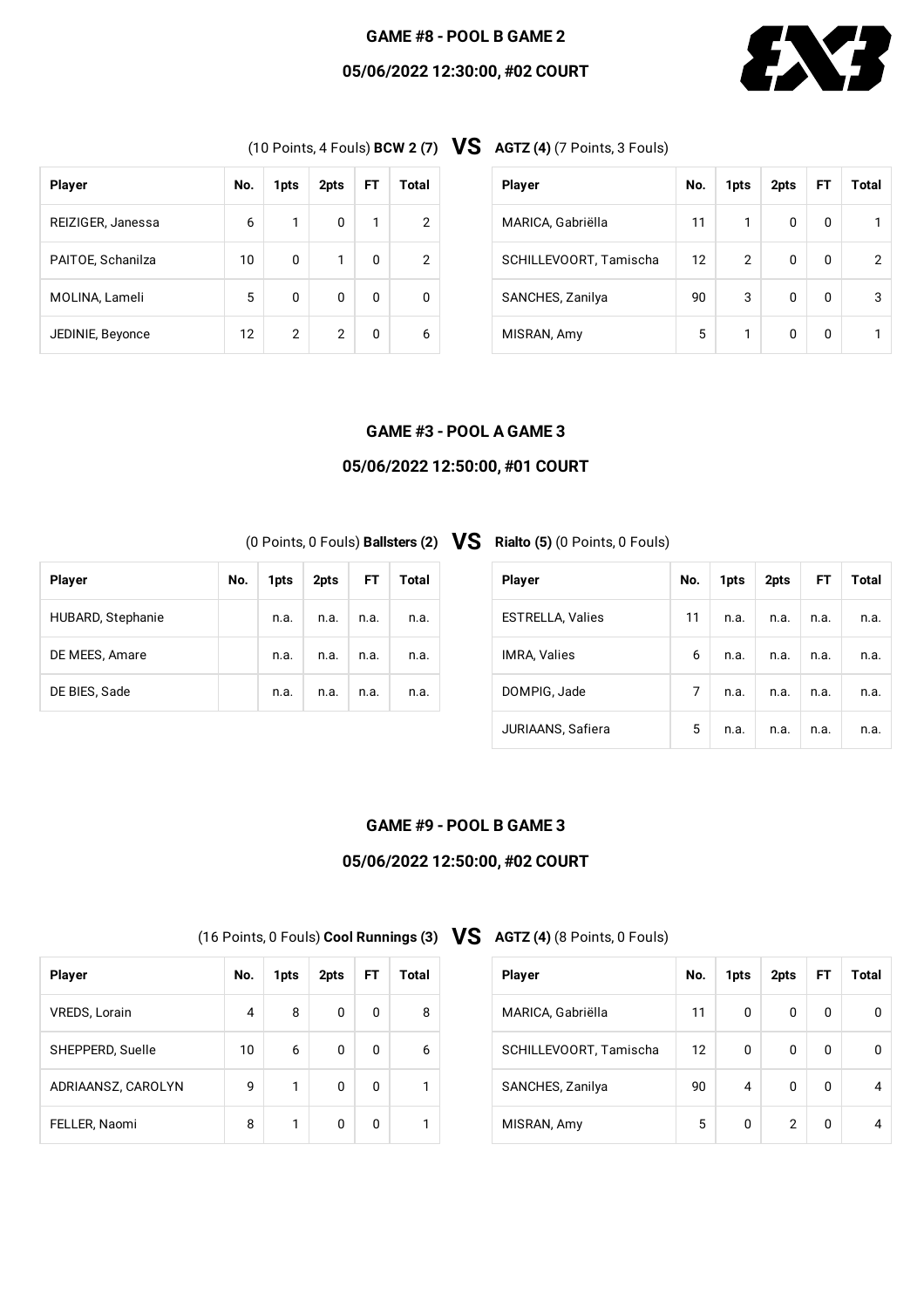#### **GAME #4 - POOL A GAME 4**

### **05/06/2022 13:10:00, #01 COURT**



(11 Points, <sup>1</sup> Fouls) **Nothing But Nets (1) VS Yellow Birds <sup>2</sup> (6)** (18 Points, <sup>0</sup> Fouls)

| <b>Player</b>          | No. | 1pts | 2pts           | <b>FT</b> | Total |
|------------------------|-----|------|----------------|-----------|-------|
|                        |     |      |                |           |       |
| MARICA, Mirelva        | 11  | 0    | 3              | 0         | 6     |
| <b>CHEN, PRISCILLA</b> | 6   | 0    | 0              | 0         | 0     |
| NOUGHIENT, Amaré       | 7   | 0    | $\overline{2}$ | 0         | 4     |
| NIJMAN, Jolaine        | 9   | 1    | 0              | 0         |       |

| <b>Player</b>       | No. | 1pts | 2pts | FT | Total |
|---------------------|-----|------|------|----|-------|
| WILLIAMS, Esmiralda | 8   | 1    | 0    | 0  |       |
| MANA, Merelyn       | 16  | 2    | 0    | 0  | 2     |
| MONKOU, Martiena    | 6   | 0    | 0    | 0  | 0     |
| PENGEL, Chiniqua    | 10  | 3    | 6    | 0  | 15    |

#### **GAME #10 - POOL B GAME 4**

### **05/06/2022 13:10:00, #02 COURT**

(11 Points, <sup>2</sup> Fouls) **Undefeated Champs (8) VS BCW <sup>2</sup> (7)** (9 Points, <sup>4</sup> Fouls)

| <b>Player</b>     | No. | 1pts | 2pts | FT | Total |
|-------------------|-----|------|------|----|-------|
| BEYDE, Monifa     | 16  | 1    | 0    | 0  | 1     |
| ZEEFUIK, Zephanya | 1   | 0    | 1    | 0  | 2     |
| PEROTI, Shakya    | 47  | 3    | 2    | 1  | 8     |
| REIZIGER, Jainevi | 27  | 0    | 0    | 0  |       |

**Player No. 1pts 2pts FT Total**

WILLIAMS, Esmiralda 8 n.a. n.a. n.a. n.a.

MANA, Merelyn 16 n.a. n.a. n.a. n.a.

MONKOU, Martiena 1990 | 6 | n.a. | n.a. | n.a. | n.a.

PENGEL, Chiniqua 10 n.a. n.a. n.a. n.a.

| <b>Player</b>     | No. | 1pts | 2pts | FT | Total |
|-------------------|-----|------|------|----|-------|
| REIZIGER, Janessa | 6   | 0    | 1    | 0  | 2     |
| PAITOE, Schanilza | 10  | 0    | 3    | 0  | 6     |
| MOLINA, Lameli    | 5   | 0    | 0    | 0  |       |
| JEDINIE, Beyonce  | 12  | 1    | 0    | O  |       |

### **GAME #5 - POOL A GAME 5**

#### **05/06/2022 13:30:00, #01 COURT**

(0 Points, <sup>0</sup> Fouls) **Yellow Birds <sup>2</sup> (6) VS Ballsters (2)** (0 Points, <sup>0</sup> Fouls)

| <b>Player</b>     | No. | 1pts | 2pts | <b>FT</b> | Total |
|-------------------|-----|------|------|-----------|-------|
| HUBARD, Stephanie |     | n.a. | n.a. | n.a.      | n.a.  |
| DE MEES, Amare    |     | n.a. | n.a. | n.a.      | n.a.  |
| DE BIES, Sade     |     | n.a. | n.a. | n.a.      | n.a.  |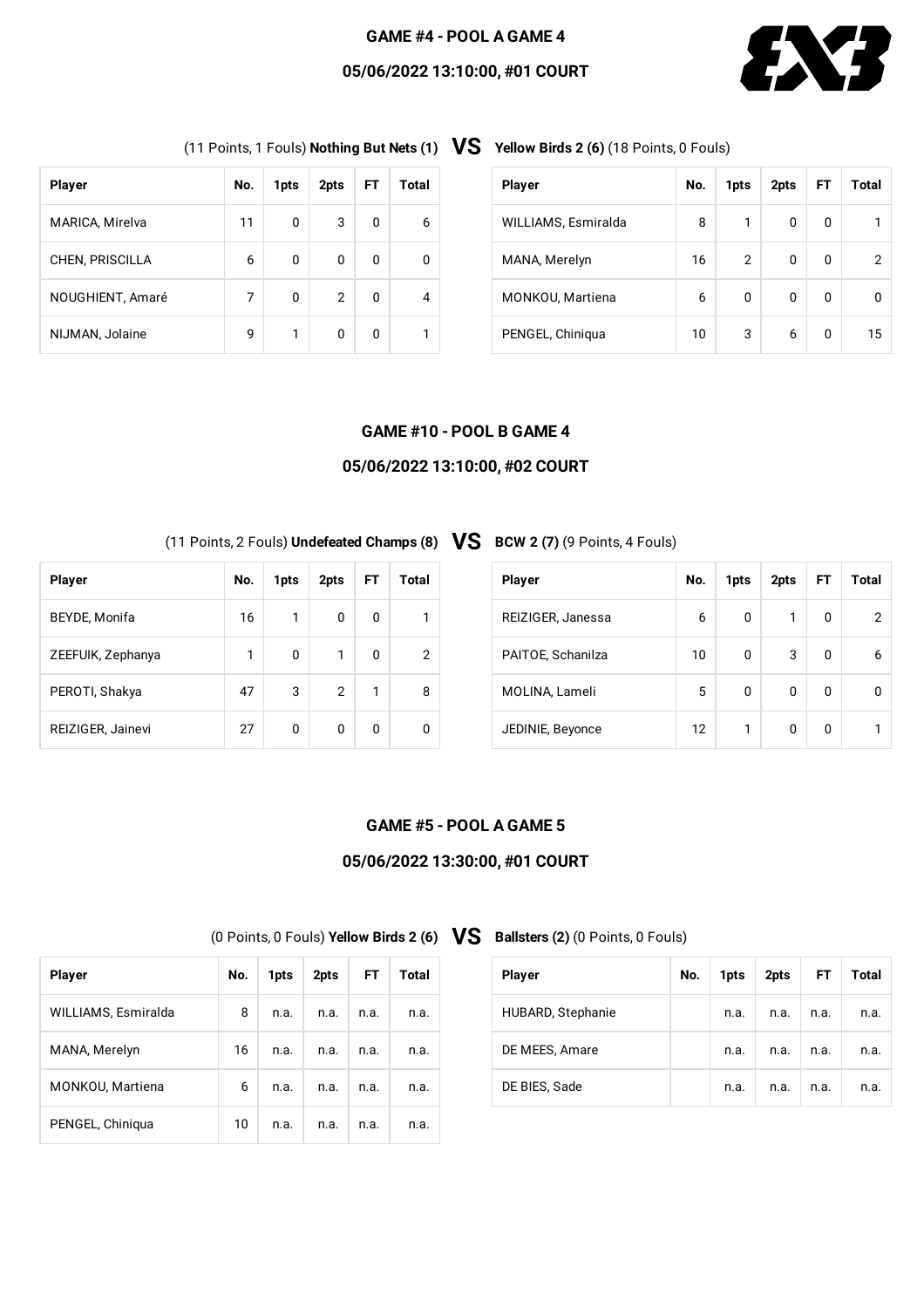### **GAME #11 - POOL B GAME 5**

### **05/06/2022 13:30:00, #02 COURT**



| <b>Player</b>     | No. | 1pts           | 2pts | FT. | Total |
|-------------------|-----|----------------|------|-----|-------|
| REIZIGER, Janessa | 6   | $\overline{2}$ | 2    | 0   | 6     |
| PAITOE, Schanilza | 10  | 0              | 1    | 0   | 2     |
| MOLINA, Lameli    | 5   | 0              | 0    | 0   |       |
| JEDINIE, Beyonce  | 12  | 0              | 2    | 0   |       |

(12 Points, <sup>4</sup> Fouls) **BCW <sup>2</sup> (7) VS Cool Runnings (3)** (20 Points, <sup>1</sup> Fouls)

| <b>Player</b>        | No. | 1pts | 2pts | <b>FT</b> | Total |
|----------------------|-----|------|------|-----------|-------|
| <b>VREDS, Lorain</b> | 4   | 5    | 0    | 0         | 5     |
| SHEPPERD, Suelle     | 10  | 9    | 0    | 0         | 9     |
| ADRIAANSZ, CAROLYN   | 9   | 4    | 0    | 0         |       |
| FELLER, Naomi        | 8   | 2    | 0    | 0         | 2     |

#### **GAME #6 - POOL A GAME 6**

### **05/06/2022 13:50:00, #01 COURT**

| <b>Player</b>           | No. | 1pts | 2pts | FT. | Total |
|-------------------------|-----|------|------|-----|-------|
| <b>ESTRELLA, Valies</b> | 11  | 0    | 0    | 0   | ŋ     |
| <b>IMRA, Valies</b>     | 6   | 0    | 0    | 0   | n     |
| DOMPIG, Jade            | 7   | 3    | 0    | 0   | 3     |
| JURIAANS, Safiera       | 5   | 2    | 0    | 0   | 2     |

# (5 Points, <sup>1</sup> Fouls) **Rialto (5) VS Nothing But Nets (1)** (10 Points, <sup>2</sup> Fouls)

| <b>Player</b>          | No. | 1pts | 2pts | FT | Total |
|------------------------|-----|------|------|----|-------|
| MARICA, Mirelva        | 11  | 3    | 1    | 0  | 5     |
| <b>CHEN, PRISCILLA</b> | 6   | 1    | 0    | O  |       |
| NOUGHIENT, Amaré       | 7   | 1    | 0    | O  |       |
| NIJMAN, Jolaine        | 9   | 3    | 0    | O  | 3     |

### **GAME #12 - POOL B GAME 6**

# **05/06/2022 13:50:00, #02 COURT**

(5 Points, <sup>0</sup> Fouls) **AGTZ (4) VS Undefeated Champs (8)** (12 Points, <sup>2</sup> Fouls)

| <b>Player</b>     | No. | 1pts | 2pts | <b>FT</b> | Total          |
|-------------------|-----|------|------|-----------|----------------|
| BEYDE, Monifa     | 16  | 3    | 0    | 0         | 3              |
| ZEEFUIK, Zephanya | 1   | 0    | 0    | 0         | <sup>0</sup>   |
| PEROTI, Shakya    | 47  | 5    | 1    | 0         |                |
| REIZIGER, Jainevi | 27  | 2    | 0    | 0         | $\overline{2}$ |

| <b>Player</b>          | No. | 1pts | 2pts | FT | Total |
|------------------------|-----|------|------|----|-------|
| MARICA, Gabriëlla      | 11  | 3    | 0    | 0  | 3     |
| SCHILLEVOORT, Tamischa | 12  | 1    | 0    | 0  |       |
| SANCHES, Zanilya       | 90  | 1    | 0    | 0  |       |
| MISRAN, Amy            | 5   | 0    | 0    | 0  | n     |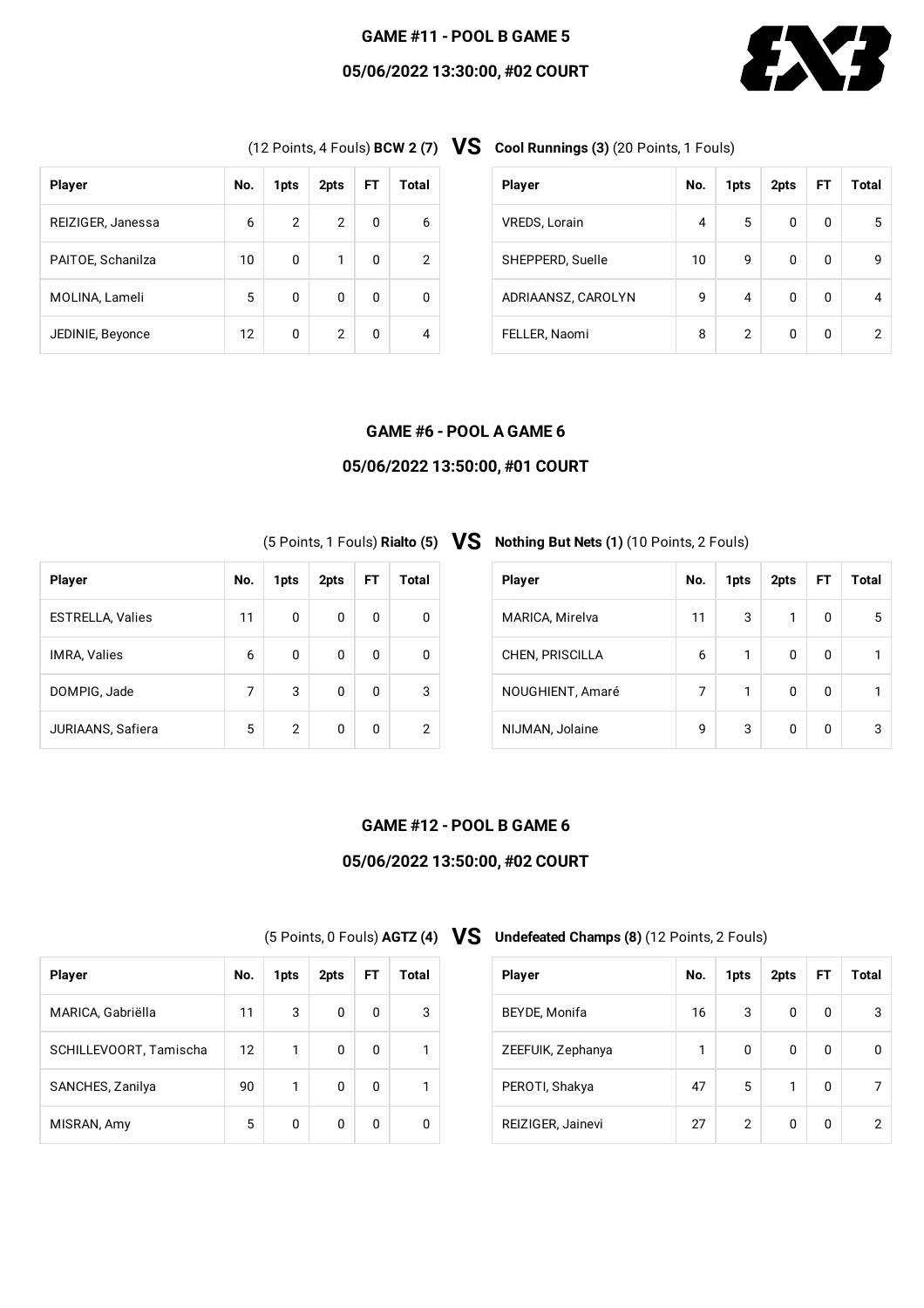### **GAME #1 - FINAL GAME 1**

### **05/06/2022 14:10:00, #02 COURT**



| <b>Player</b>       | No. | 1pts | 2pts | FT | Total |
|---------------------|-----|------|------|----|-------|
| WILLIAMS, Esmiralda | 8   | 3    | 0    | 0  | 3     |
| MANA, Merelyn       | 16  | 1    | 0    | 0  | 1     |
| MONKOU, Martiena    | 6   | 1    | 0    | 0  |       |
| PENGEL, Chiniqua    | 10  | 4    | 1    | 0  | 6     |

(11 Points, <sup>5</sup> Fouls) **Yellow Birds <sup>2</sup> (6) VS Undefeated Champs (8)** (8 Points, <sup>0</sup> Fouls)

| <b>Player</b>     | No. | 1pts           | 2pts | <b>FT</b> | Total |
|-------------------|-----|----------------|------|-----------|-------|
| BEYDE, Monifa     | 16  | $\overline{2}$ | 0    | 0         |       |
| ZEEFUIK, Zephanya | 1   | $\overline{2}$ | 1    | O         |       |
| PEROTI, Shakya    | 47  | 2              | 0    | O         | 2     |
| REIZIGER, Jainevi | 27  | 0              | 0    | O         |       |

#### **GAME #1 - POOL A GAME 1**

### **05/06/2022 15:00:00, #01 COURT**

(0 Points, <sup>0</sup> Fouls) **Het Moet (1) VS BCW <sup>2</sup> (2)** (0 Points, <sup>0</sup> Fouls)

| <b>Player</b>     | No. | 1pts | 2pts | FT.  | Total |
|-------------------|-----|------|------|------|-------|
| SLAGVEER, Chelsea |     | n.a. | n.a. | n.a. | n.a.  |
| BELGRAVE, Talusha |     | n.a. | n.a. | n.a. | n.a.  |
| SLAGVEER, Gylaisa |     | n.a. | n.a. | n.a. | n.a.  |
| HOOGHART, Jelani  |     | n.a. | n.a. | n.a. | n.a.  |

**Player No. 1pts 2pts FT Total**

BEREND, Demelsa | n.a. | n.a. | n.a. | n.a. | n.a.

HOOGHART, Shevaun n.a. n.a. n.a. n.a. n.a.

ZEEFUIK, Chiraya n.a. n.a. n.a. n.a.

| <b>Player</b>        | No.              | 1pts | 2pts | FT.  | Total |
|----------------------|------------------|------|------|------|-------|
| PAAL, Melnija        | 24               | n.a. | n.a. | n.a. | n.a.  |
| JEDINIE, Beyonce     | 12 <sup>12</sup> | n.a. | n.a. | n.a. | n.a.  |
| <b>BURKE, Chanel</b> | 7                | n.a. | n.a. | n.a. | n.a.  |

### **GAME #3 - POOL A GAME 3**

# **05/06/2022 15:15:00, #01 COURT**

(0 Points, <sup>0</sup> Fouls) **Team <sup>6</sup> (5) VS BCW <sup>1</sup> (4)** (0 Points, <sup>0</sup> Fouls)

| <b>Player</b>     | No. | 1pts | 2pts | FT.  | Total |
|-------------------|-----|------|------|------|-------|
| REIZIGER, Janessa | 6   | n.a. | n.a. | n.a. | n.a.  |
| DOMINI, Rinolda   | 5   | n.a. | n.a. | n.a. | n.a.  |
| STARKE, Sharein   | 11  | n.a. | n.a. | n.a. | n.a.  |
| PAITOE, Schanilza | 10  | n.a. | n.a. | n.a. | n.a.  |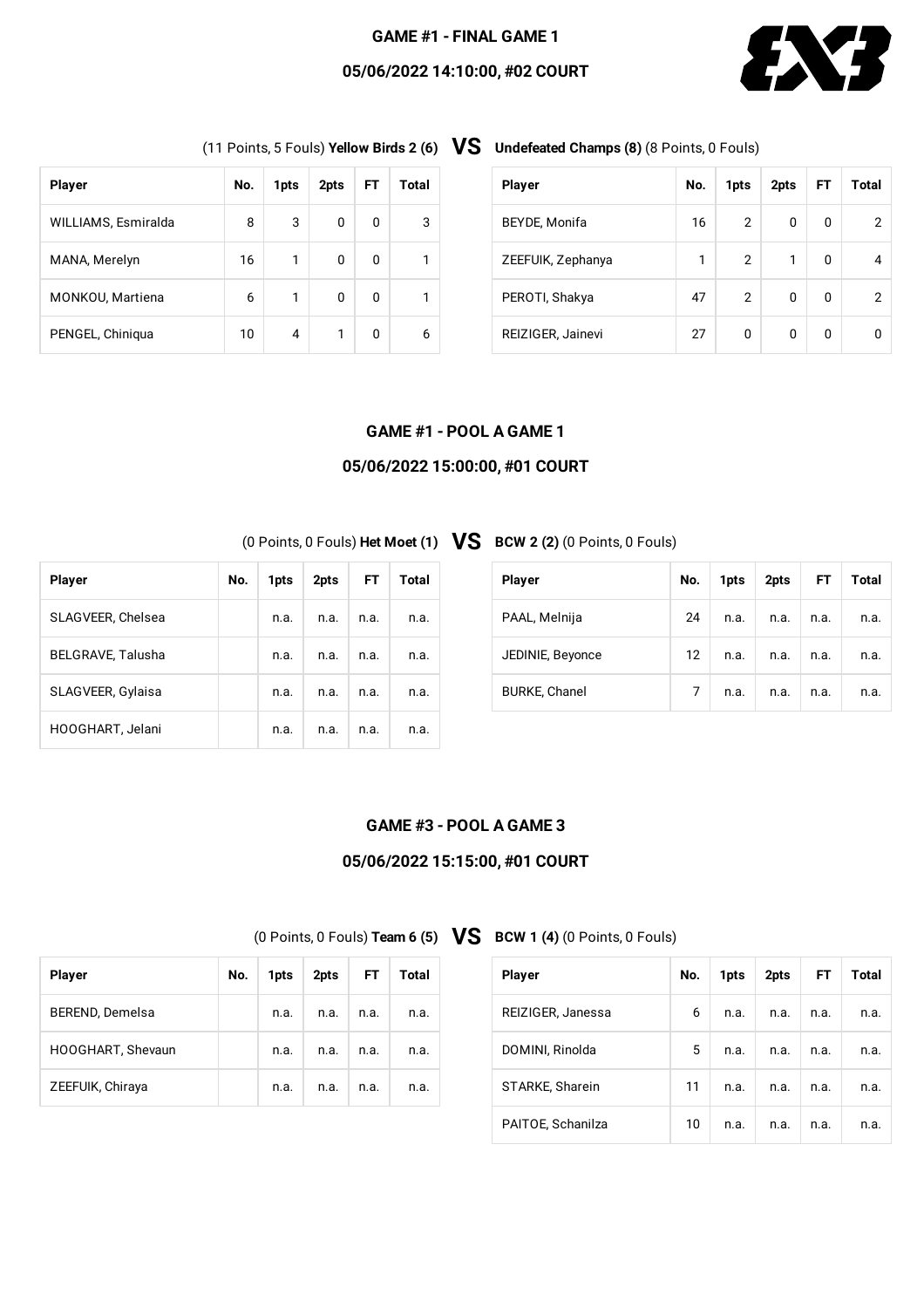### **GAME #5 - POOL A GAME 5**

### **05/06/2022 15:30:00, #01 COURT**



(0 Points, <sup>0</sup> Fouls) **YB <sup>2</sup> (3) VS Team <sup>6</sup> (5)** (0 Points, <sup>0</sup> Fouls)

| <b>Player</b>       | No. | 1pts | 2pts | FT.  | Total |
|---------------------|-----|------|------|------|-------|
| JAN A JOE, Shemaiah | 10  | n.a. | n.a. | n.a. | n.a.  |
| MILLEMAN, Myente    |     | n.a. | n.a. | n.a. | n.a.  |
| WINTER, Denesha     | 15  | n.a. | n.a. | n.a. | n.a.  |
| VREDS, Micha        | 9   | n.a. | n.a. | n.a. | n.a.  |

| <b>Player</b>     | No. | 1pts | 2pts | FT.  | Total |
|-------------------|-----|------|------|------|-------|
| BEREND, Demelsa   |     | n.a. | n.a. | n.a. | n.a.  |
| HOOGHART, Shevaun |     | n.a. | n.a. | n.a. | n.a.  |
| ZEEFUIK, Chiraya  |     | n.a. | n.a. | n.a. | n.a.  |

#### **GAME #6 - POOL A GAME 6**

### **05/06/2022 15:45:00, #01 COURT**

(0 Points, <sup>0</sup> Fouls) **Het Moet (1) VS YB <sup>1</sup> (6)** (0 Points, <sup>0</sup> Fouls)

| <b>Player</b>     | No. | 1pts | 2pts | FT.  | Total |
|-------------------|-----|------|------|------|-------|
| SLAGVEER, Chelsea |     | n.a. | n.a. | n.a. | n.a.  |
| BELGRAVE, Talusha |     | n.a. | n.a. | n.a. | n.a.  |
| SLAGVEER, Gylaisa |     | n.a. | n.a. | n.a. | n.a.  |
| HOOGHART, Jelani  |     | n.a. | n.a. | n.a. | n.a.  |

| <b>Player</b>              | No. | 1pts | 2pts | FT.  | Total |
|----------------------------|-----|------|------|------|-------|
| PENGEL, Chiniqua           | 10  | n.a. | n.a. | n.a. | n.a.  |
| DE GETROUWE, Precious      | 7   | n.a. | n.a. | n.a. | n.a.  |
| MILLEMAN, Edna             |     | n.a. | n.a. | n.a. | n.a.  |
| <b>BLANKERDAL, Seregay</b> | 5   | n.a. | n.a. | n.a. | n.a.  |

### **GAME #8 - POOL A GAME 8**

# **05/06/2022 16:00:00, #01 COURT**

(0 Points, <sup>0</sup> Fouls) **Team <sup>6</sup> (5) VS Het Moet (1)** (0 Points, <sup>0</sup> Fouls)

| <b>Player</b>     | No. | 1pts | 2pts | FT.  | Total |
|-------------------|-----|------|------|------|-------|
| SLAGVEER, Chelsea |     | n.a. | n.a. | n.a. | n.a.  |
| BELGRAVE, Talusha |     | n.a. | n.a. | n.a. | n.a.  |
| SLAGVEER, Gylaisa |     | n.a. | n.a. | n.a. | n.a.  |
| HOOGHART, Jelani  |     | n.a. | n.a. | n.a. | n.a.  |

| <b>Player</b>     | No. | 1pts | 2pts | FT.  | <b>Total</b> |
|-------------------|-----|------|------|------|--------------|
| BEREND, Demelsa   |     | n.a. | n.a. | n.a. | n.a.         |
| HOOGHART, Shevaun |     | n.a. | n.a. | n.a. | n.a.         |
| ZEEFUIK, Chiraya  |     | n.a. | n.a. | n.a. | n.a.         |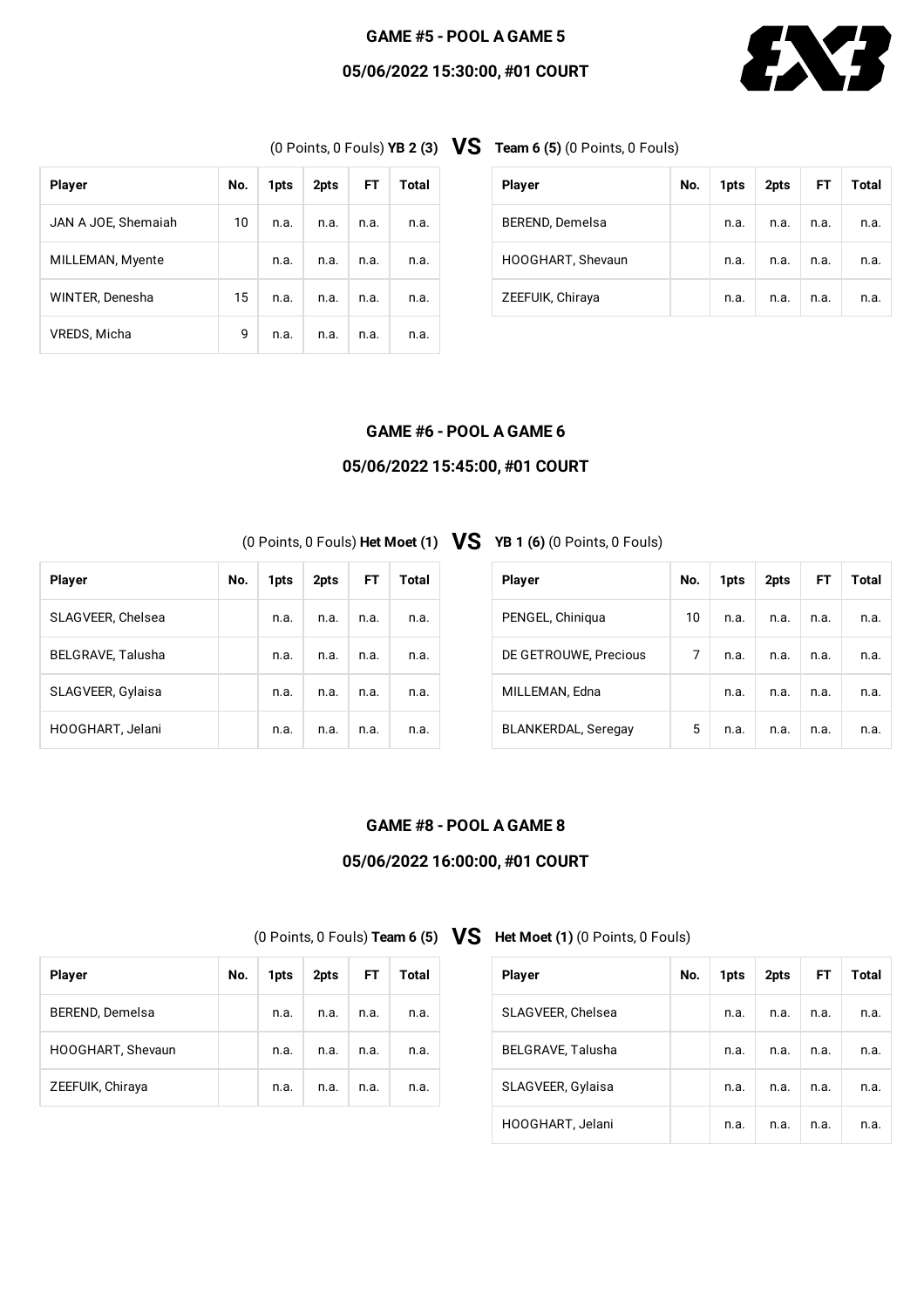#### **GAME #11 - POOL A GAME 11**

### **05/06/2022 16:15:00, #01 COURT**



(0 Points, <sup>0</sup> Fouls) **Het Moet (1) VS BCW <sup>1</sup> (4)** (0 Points, <sup>0</sup> Fouls)

| <b>Player</b>            | No. | 1pts | 2pts | FT.  | Total |
|--------------------------|-----|------|------|------|-------|
| SLAGVEER, Chelsea        |     | n.a. | n.a. | n.a. | n.a.  |
| <b>BELGRAVE, Talusha</b> |     | n.a. | n.a. | n.a. | n.a.  |
| SLAGVEER, Gylaisa        |     | n.a. | n.a. | n.a. | n.a.  |
| HOOGHART, Jelani         |     | n.a. | n.a. | n.a. | n.a.  |

| <b>Player</b>     | No. | 1pts | 2pts | FT.  | Total |
|-------------------|-----|------|------|------|-------|
| REIZIGER, Janessa | 6   | n.a. | n.a. | n.a. | n.a.  |
| DOMINI, Rinolda   | 5   | n.a. | n.a. | n.a. | n.a.  |
| STARKE, Sharein   | 11  | n.a. | n.a. | n.a. | n.a.  |
| PAITOE, Schanilza | 10  | n.a. | n.a. | n.a. | n.a.  |

#### **GAME #12 - POOL A GAME 12**

### **05/06/2022 16:30:00, #01 COURT**

(0 Points, <sup>0</sup> Fouls) **YB <sup>1</sup> (6) VS Team <sup>6</sup> (5)** (0 Points, <sup>0</sup> Fouls)

| <b>Player</b>              | No. | 1pts | 2pts | FT.  | Total |
|----------------------------|-----|------|------|------|-------|
| PENGEL, Chiniqua           | 10  | n.a. | n.a. | n.a. | n.a.  |
| DE GETROUWE, Precious      | 7   | n.a. | n.a. | n.a. | n.a.  |
| MILLEMAN, Edna             |     | n.a. | n.a. | n.a. | n.a.  |
| <b>BLANKERDAL, Seregay</b> | 5   | n.a. | n.a. | n.a. | n.a.  |

| <b>Player</b>          | No. | 1pts | $2pts$ FT |      | Total |
|------------------------|-----|------|-----------|------|-------|
| <b>BEREND, Demelsa</b> |     | n.a. | n.a.      | n.a. | n.a.  |
| HOOGHART, Shevaun      |     | n.a. | n.a.      | n.a. | n.a.  |
| ZEEFUIK, Chiraya       |     | n.a. | n.a.      | n.a. | n.a.  |

#### **GAME #13 - POOL A GAME 13**

# **05/06/2022 16:45:00, #01 COURT**

(0 Points, <sup>0</sup> Fouls) **Team <sup>6</sup> (5) VS BCW <sup>2</sup> (2)** (0 Points, <sup>0</sup> Fouls)

| <b>Player</b>        | No.               | 1pts | 2pts | FT.  | Total |
|----------------------|-------------------|------|------|------|-------|
| PAAL, Melnija        | 24                | n.a. | n.a. | n.a. | n.a.  |
| JEDINIE, Beyonce     | $12 \overline{ }$ | n.a. | n.a. | n.a. | n.a.  |
| <b>BURKE, Chanel</b> | 7                 | n.a. | n.a. | n.a. | n.a.  |

| <b>Player</b>     | No. | 1pts |      |      | 2pts FT Total |
|-------------------|-----|------|------|------|---------------|
| BEREND, Demelsa   |     | n.a. | n.a. | n.a. | n.a.          |
| HOOGHART, Shevaun |     | n.a. | n.a. | n.a. | n.a.          |
| ZEEFUIK, Chiraya  |     | n.a. | n.a. | n.a. | n.a.          |